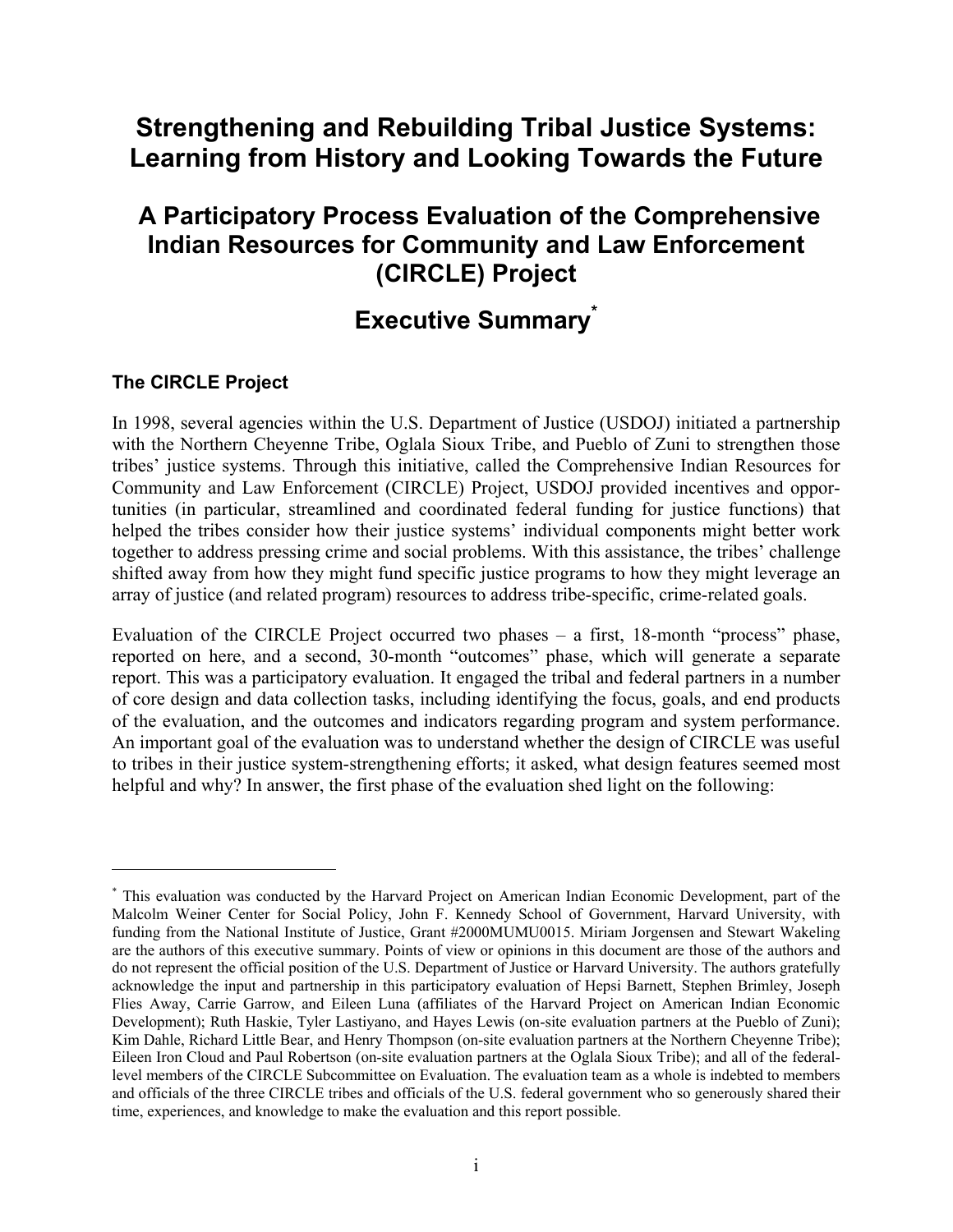- The promise of federal cross-agency (and, potentially, cross-department) cooperation and coordination as a means of maximizing the value of federal investments in building strong and resourceful tribal communities
- The strategic importance of addressing crime problems through system-level (rather than program-level) thinking
- The powerful, intertwined influence of nation building, culture, and context on change efforts in Indian Country
- The role sustainability goals should play in the design of such initiatives

The dynamics surrounding these factors over the course of the Project were complicated and presented difficult challenges for the participating federal agencies and for the participating tribes. Even so, CIRCLE made an important contribution to the tribes' efforts to design and build stronger justice systems, and thus, we present our discussion of the bulleted points above as opportunities for increasing the value of future federal investments in building strong and resourceful tribal communities.

### **Opportunity 1: Build on the Federal Partners' Efforts to Support Comprehensive Justice System Planning**

The considerable challenge the federal CIRCLE partners faced was to craft a set of tools and opportunities that tribes could use in building and/or strengthening their justice systems, and to do so despite the fact that their efforts were greatly inhibited by, among other things, the sheer size and complexity of the relevant federal partner agencies, numerous federal guidelines and legislative restrictions that govern relationships with grantees, and inevitable shifts and conflicts in values and priorities in changing political climates. In the face of these barriers, the federal partners forged a strong inter-agency working group that succeeded in creating a significant set of opportunities for the tribes. Our site-based interviews and observations point particularly to two working group products that provided valuable support to the tribal partners' efforts:

- The federal partners' work toward streamlining and coordinating funding, and
- Improved communication and cooperation among the federal partners themselves and between the federal partners and tribes

These products provided the participating tribes with a mix of "system change" tools and opportunities (for example, preferential access to selected program resources) in exchange for local efforts to strengthen justice systems and local commitments to performance accountability. Viewed thusly, the context for CIRCLE includes not only comprehensive tribal justice initiatives but also similar comprehensive initiatives by the federal and state governments in the health, social service, and justice arenas.

This broader array of reform initiatives is producing evidence that comprehensive system change *can* help communities make progress toward important social goals (improved safety, improved health outcomes, etc.), and it is generating a valuable set of lessons learned about how to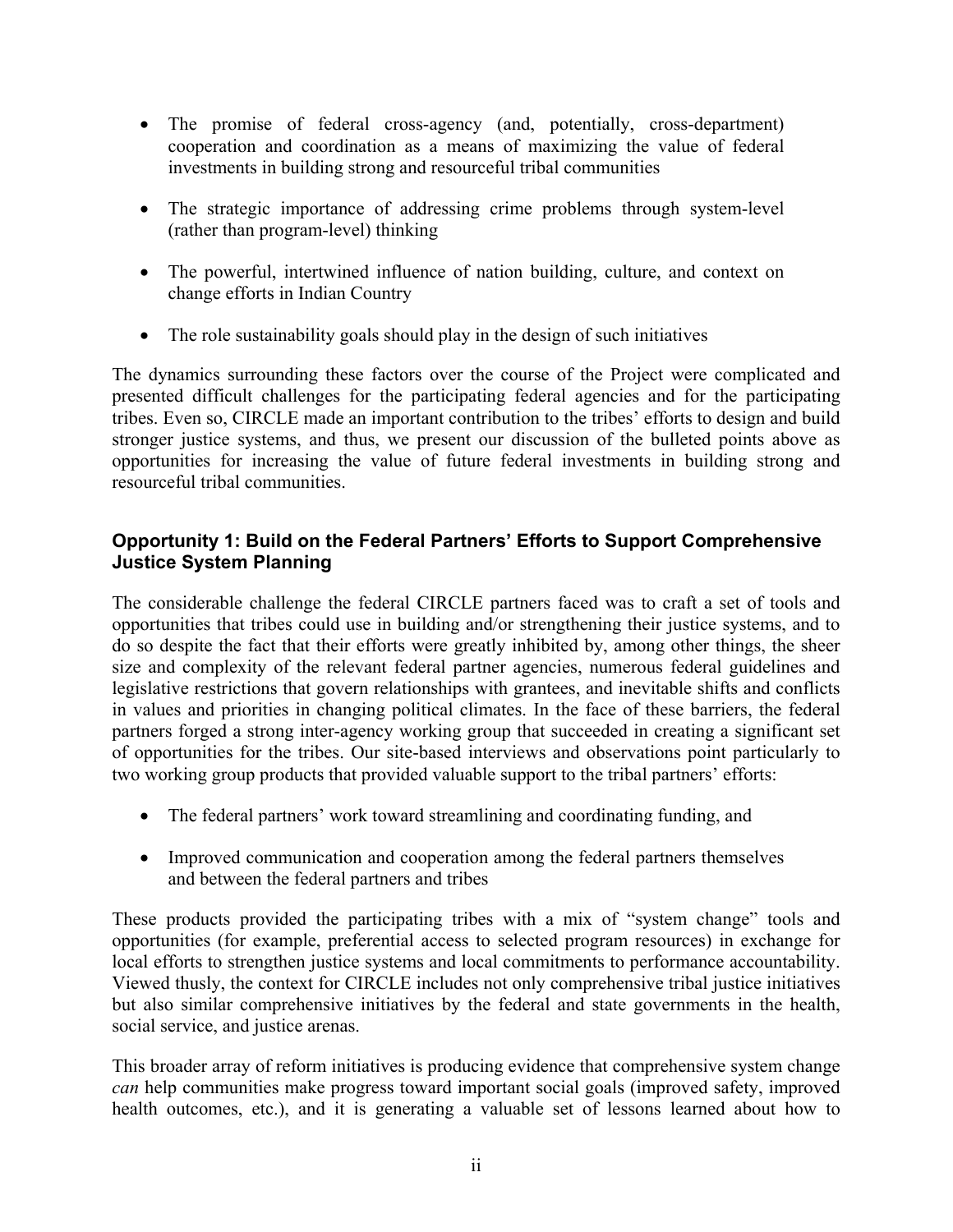accomplish such change. Based on these findings and our analysis of CIRCLE, we recommend that USDOJ build on the approach it took to the Project in future initiatives. Formalizing the CIRCLE working group (and, over time, vesting it with increased authority and resources) could be an effective means of sustaining the opportunities and incentives the Project provided. Further, we note that there are existing federal models for improving and institutionalizing the type of funding CIRCLE offered tribes. The most flexible model is block grants; the federal Local Law Enforcement Block Grant and Juvenile Accountability Incentive Block Grant are examples of two such USDOJ programs. They provide substantial funds to cities and counties with limited restrictions on their use. Progressive communities have used the grants as "innovation funds" and invested the money in improvements to overall system performance.

### **Opportunity 2: Use the Concept of Nation Building to Guide the Initiative's Goals, Plans, and Implementation**

"Nation building" refers to the process, undertaken by indigenous nations themselves, of constructing effective institutions of self-government that can provide a foundation for sustainable development, community health, and successful political action. In other words, it is the process of promoting Indian nations' self-determination, self-governance, and sovereignty – and, ultimately, of improving tribal citizens' social and economic situations – through the creation of more capable, culturally legitimate institutions of governance. Our observations suggest there are two reasons why the nation-building process is important to CIRCLE. The first might be called a "frame of reference" problem, the second a missed opportunity.

#### **Using Nation Building as a Frame of Reference Will Improve Communication and Project Design**

As a frame of reference, the leaders, governmental personnel, and citizens of tribes generally think of their tribes as nations and, hence, make decisions and undertake initiatives based on this understanding. Committed tribal nation builders add an additional layer to this viewpoint. They realize that their nations participate in federally funded projects like CIRCLE by choice; the federal government cannot tell them to take the money, they can opt not to, and they can take action to accept federal support on their own terms.

Initial documents describing CIRCLE reflect USDOJ's appreciation of tribes' nationhood. It is less clear that the USDOJ grant managers and technical assistance providers participating in CIRCLE consistently embraced this orientation. Unfortunately, any time federal CIRCLE partners failed to recognize tribal partners' "national" orientation, a functional mismatch arose, with tribal partners thinking and acting as national representatives and federal partners treating them in a more conventional manner (as typical "grantees," "programs," or "local governments") – with generally detrimental results. This "frame of reference problem" generated disjunctions between the options tribal partners believed they ought to have and the options the federal partners believed were available. The results were stymied negotiations, frustration on both sides, forced "compromise," and lower productivity.

Critically, the point is not that tribes' requests must always be honored. Rather, the federal government *and tribes* must work harder to share the "tribes as nations" frame of reference. If tribes' nationhood is a consistent focus, federal and tribal representatives may find more fruitful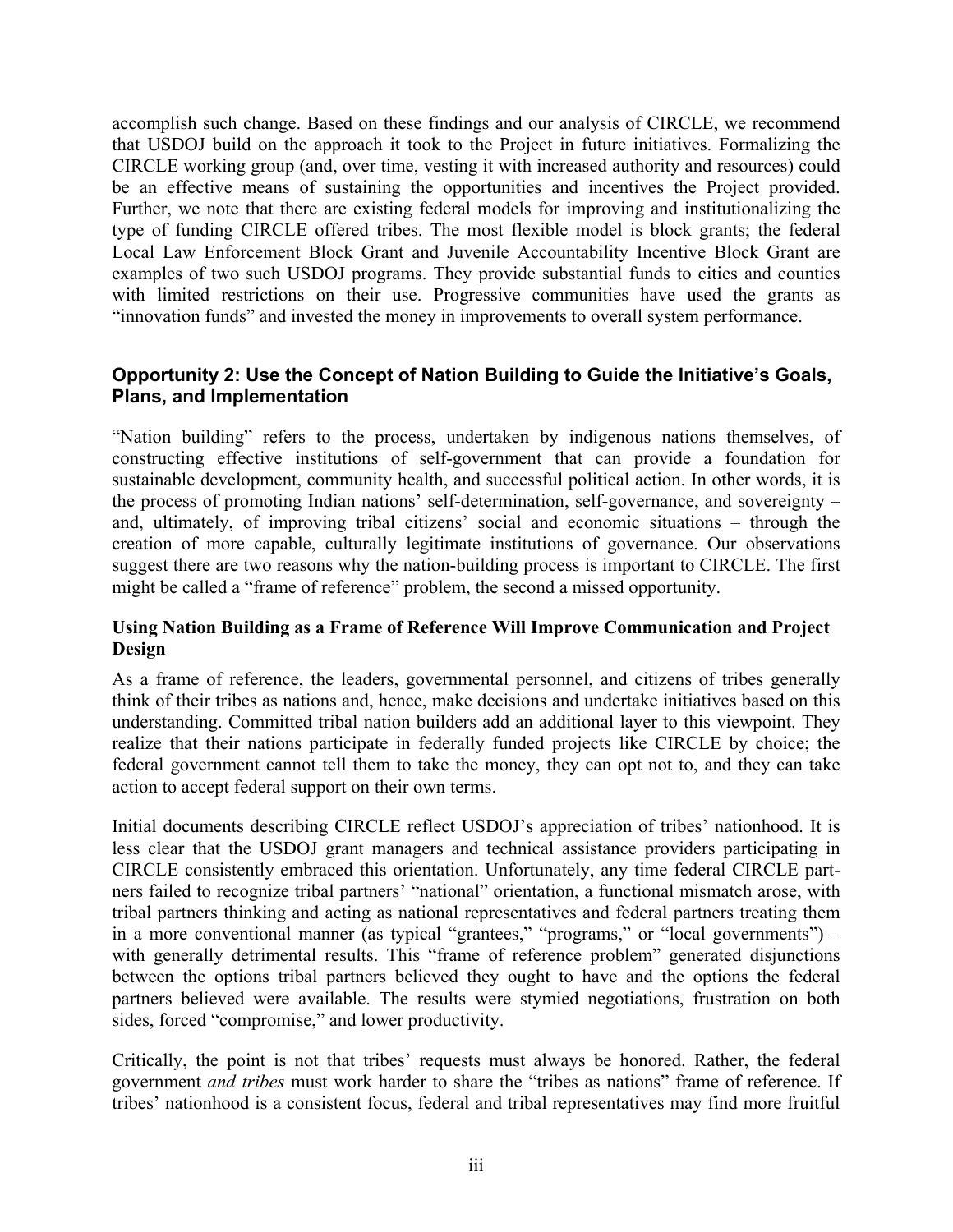ways to negotiate and compromise, and tribes may gain increased control of their futures by exercising greater choice over the types of funding they accept and programs they develop.

As noted, an important consideration for tribes is that the nation building perspective obligates them to think strategically about the role grant opportunities play in nation building. For tribes that recognize the importance of nation building, the question is difficult: does this initiative offer the opportunity to make a sound investment in more capable tribal institutions, or does it commit us to yet another three-year cycle of short-term jobs and unrealistic expectations for improvements in social conditions? When tribal leaders and grant seekers have answered this question honestly, their priorities may necessarily shift; for example, a tribe may request the opportunity to think more fundamentally about strategies that move the tribe forward along the path of nation-building, and might request not "program support," but a very different set of resources (such as technical assistance and support for thorough planning and assessment). There is, of course, tremendous pressure on tribes with limited funds to pursue new grant opportunities regardless of their long-term value. We propose, however, that there may be substantial untapped value in communicating to funders that piece-meal, categorical, and culturally inappropriate grant initiatives are of little use – and that one powerful way of communicating this would be for tribes to refuse participation in such initiatives.

#### **Identifying Nation Building as a Shared Goal Will Improve Focus and Productivity**

Well-understood, deeply shared goals are valuable because they serve as organizing principles and ultimate objectives. Our sense is that the tribes and USDOJ agencies participating in CIRCLE lacked such a goal. Further, we believe that identifying "nation building" as CIRCLE's overarching goal would have served the purpose – and that not identifying it as the explicit goal for CIRCLE was a missed opportunity, which ultimately prevented funds from being used in the most productive manner possible.

In the future, USDOJ ought to adopt nation building as its overarching goal for projects in Indian Country. The goal would better coordinate federal partners' actions by requiring them to pass their plans and activities through this filter: *do the plans and activities of our organization support tribes in the process of constructing effective institutions of self governance that can provide a foundation for sustainable development, community health, and successful political action?* The filter for Indian nations is similar: *does the strategy we propose for strengthening our justice system fit with our long-term efforts to become a stronger, more resourceful community?* 

#### **Opportunity 3: Take Context and Culture Seriously – Generate More Tailored Tribal Strategies**

The CIRCLE tribes display great variation in terms of culture, political systems and stability, demographics, criminal justice system organization, available social services, proximity to urban areas, etc. Understanding of these factors is essential, as they create the local context for change. Done well, assessment honestly portrays this context, revealing the challenges and resources present within the community. By clarifying and highlighting local constraints and opportunities, good assessment results in good strategy, or in *practical* expectations of how and how much change will be achieved. Indeed, research and experience with similar community initiatives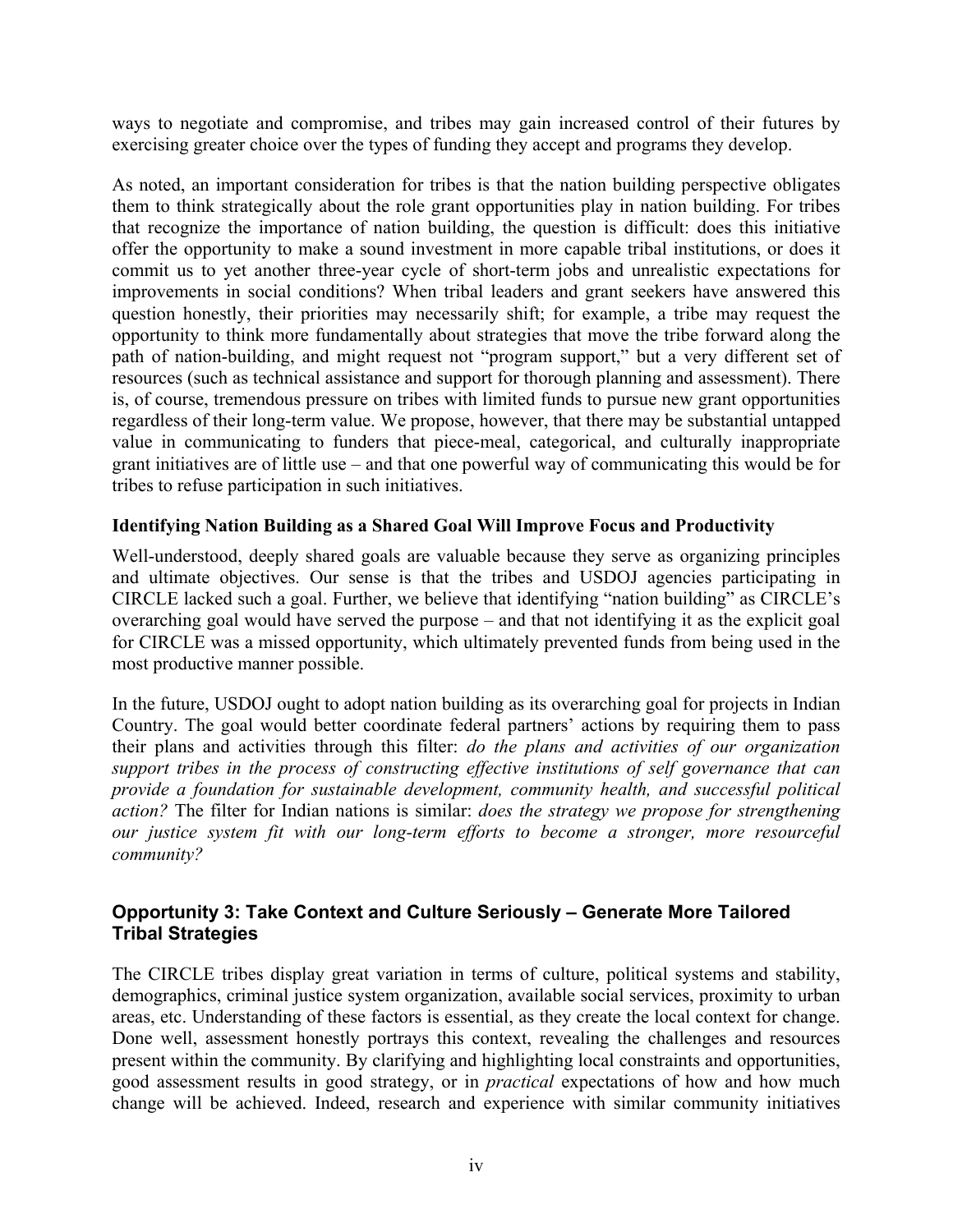recommend a structured and intensive period of assessment and planning. Yet this connection between context, assessment, and strategy was not evident in the development and initiation of CIRCLE, as the Project moved straight to a strategizing phase.

The tight connection between assessment, planning, and strategy suggests that because contexts differ, strategies ought to differ. Here we focus on a particular aspect of that point: the partner tribes' highly distinct cultures increase the probability that different strategies will be needed within each community in order to generate substantive justice system change. Significantly, there is growing evidence on the connection between culture, institutional and strategic design, and organizational or programmatic success. One body of evidence concerns the success of governing institutions in Indian country. Research has found that better-performing tribal governments are in the development "driver's seat" and possess constitutional-level institutions that pass the twin tests of cultural legitimacy and capability. In other words, effective tribal government institutions distribute power and authority in ways that make sense to their citizens (where "what makes sense" is based on a Native nation's living culture) and are capable of getting things done in the contemporary world. The critical cultural variable has been called "cultural match": if a nation's institutional rules and processes are culturally legitimate, they underwrite socioeconomic progress; if not, progress is difficult.

This research on constitutional-level institutions is complemented by emerging evidence that culturally appropriate strategies increase the success of a wide variety programs and processes. For instance, culturally appropriate strategies appear key to the progress some Native nations are making against hard problems such as community infrastructure development, healing for victims of sexual abuse, and diabetes. Criminal justice programs and institutions with cultural match also may generate improved outcomes; for example, they may reduce recidivism. Especially when combined with strong signals from the tribal CIRCLE partners, the research indicates that success is more likely if strategies vary appropriately with tribal settings.

Nonetheless, the architects of CIRCLE and the ongoing federal working group did not adequately define and support the role culture might play in tribal programs and strategies, in the design of the individual agencies and institutions that make up tribal justice systems, and in the overall design and administration of the systems themselves. The challenge here is an important one. For any given Indian nation, the systems that animate and guide criminal justice functions (policing, prosecution, corrections, etc.) – including the organizational structures of individual agencies and the criminal justice system overall, tribal personnel and training systems, local management information and control systems, and tribal agencies that conduct strategic planning – ought to be linked to a vision of these criminal justice functions that is shaped by the nation's beliefs, needs, priorities, and resources. As a result, the agencies charged with administering justice would become more indigenous (or self-determined), more likely to build upon and reinforce important cultural norms and values, and more valuable to the community.

We acknowledge that it is not easy to hearken to this call for more tailored, culturally appropriate strategies. Federal players may find it difficult to work within their institutional and legislative constraints to help tribes craft such strategies, and tribes may lean toward the path of least resistance and return to the procedures and policies of the past, despite the probable success of new approaches. However, federal agencies have well-developed roadmaps for instituting funding streams that provide greater flexibility to localities, including tribes. We again cite Local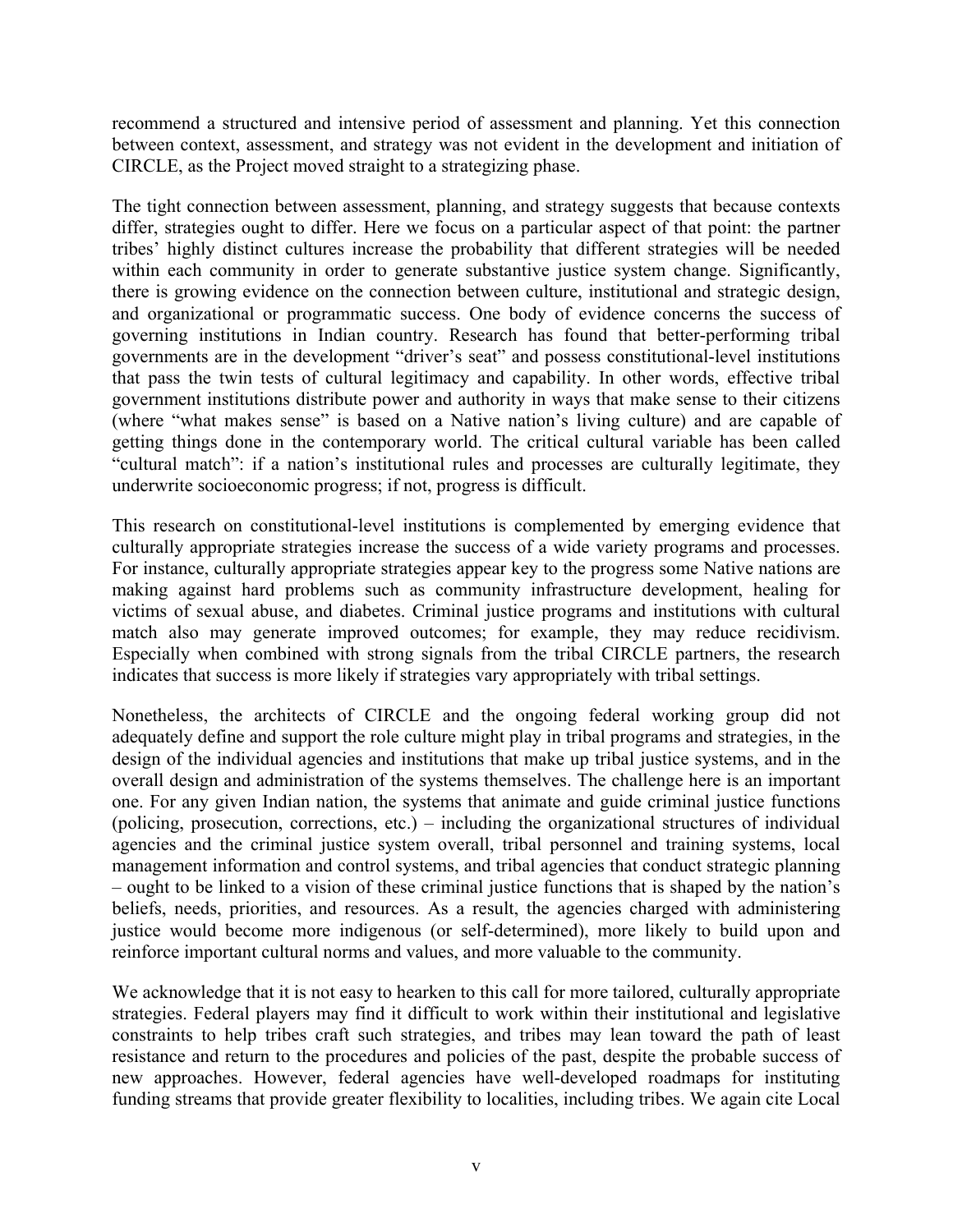Law Enforcement Block Grants and Byrne discretionary grants, which afford cities and counties substantial discretion in how they are invested, as well as the self-governance amendments to Public Law 93-638, which provide substantial discretion to tribes in how they are invested. As emphasized under Opportunity 1, our point is not that the right funding mechanisms presently exist, but that there is precedent for them in current government practice. With appropriate legislative changes, the development of corresponding support functions within USDOJ, and knowledge about these opportunities in Indian country, similar programs could promote the more effective use of USDOJ resources for tribal justice system enhancement.

## **Opportunity 4: Introduce a Focus on Sustainability from the Start**

For the purposes of this evaluation, we think it is useful to define sustainability in two ways. First, those changes in institutional and system design and operation that are most able to weather fiscal, political, and other challenges over an extended period of time may be defined as "sustainable." Sustainable change may arise from investments in infrastructure, training, and technology, but more precise identification of the contributing factors also necessitates, as we suggest under Opportunity 3, careful consideration of the local context. Guiding questions must be: given this particular cultural, social, and political setting, do investments in (for example) institutional re-design, government structures, staff development, or technology make sense as a means of promoting project sustainability? What makes programs live on in this nation? Second, sustainability is related to the specific investments that maximize local actors' effectiveness both during and after the period for which the initiative is funded. The tribal CIRCLE partners are managing change within and across sectors in complicated political, cultural, and social settings, with limited resources. What kinds of support and professional development opportunities will optimize their contributions over time?

#### **High Quality Technical Assistance Plays a Key Role in Sustainability**

A critical investment is in good technical assistance (TA). High quality TA promotes both types of project sustainability, and thereby increases the odds that a project will result in system change. At the least, it leaves behind human capital, data, or procedural tools; even if a program or initiative withers after the withdrawal of external funding, these are bases on which an individual or community can later build. At best, TA promotes the creation of sufficient capacity for the initiative to carry on and meet its goals.

Across the sites, CIRCLE affiliates who received on-site, program-specific technical assistance told us how much they learned from and enjoyed the trainings and other TA opportunities provided through CIRCLE. Unfortunately, CIRCLE coordinators, steering committees, partner program directors, and partner program staff also reported that there was too little TA, that the time gap between the request for and provision of TA was too large, and that the TA needed often extended beyond USDOJ's traditional areas of expertise. For example, USDOJ fruitfully provided training in community policing and to court-appointed special advocates and provided technology assessment TA, but tribal-level implementers' needs extended to TA on evaluation, institution building (and cultural match), strategic planning, political communication and strategy, leadership development, incorporating the community in decision making, and financial management and budgeting, among others. For an agency like USDOJ to provide or even fund such TA may be a challenge, but evaluation findings argue that it would be a challenge well met.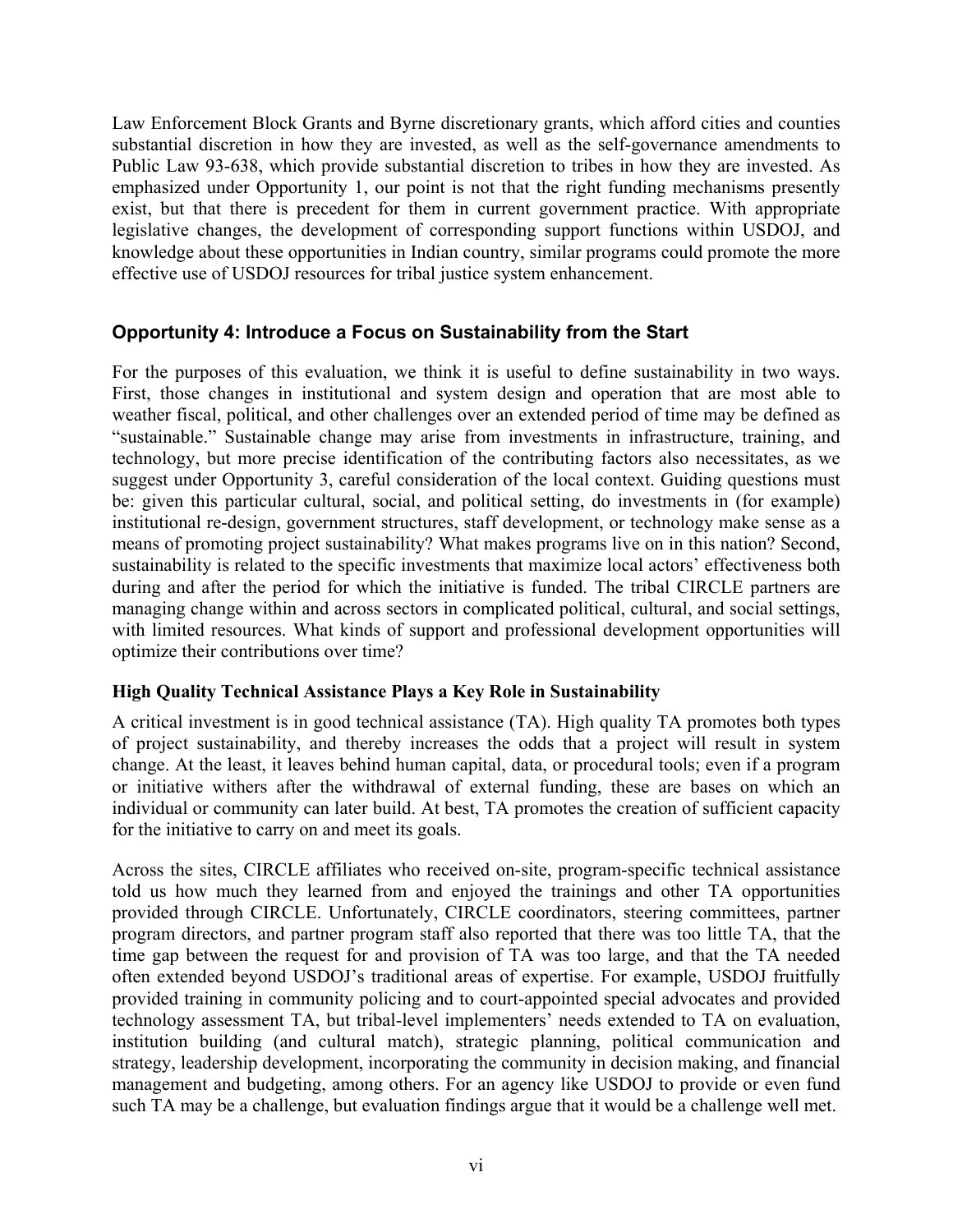Intriguingly, providing better TA may provide the means for offering more TA. The key is recognizing the TA-increasing implications of two facts: 1) that good technical assistance can reduce or even replace the need to monitor compliance; and 2) that meetings (cluster meetings, for example) and other already-funded project-related events offer opportunities for peer TA.

Expanding on the first point, we note that many non-federal government funders (especially foundation actors) have made, or are making, a gradual shift away from intensive monitoring and toward intensive, well-rounded technical assistance. There are several reasons for this shift. Certainly, it creates a better sense of partnership. Joint involvement in TA would create situations in which the federal government and tribes truly partnered in problem solving, where by contrast, monitoring visits leave the impression that federal actors are interested only in overseeing tribal efforts. But it is also cost-effective. Good TA, that which is targeted at specific site needs and addresses problems in a way that is useful to implementers, provides essentially the same information as monitoring. If grantmakers are actively involved in the delivery of such TA, it becomes a "twofer" and makes for a better use of funds.

#### **Investments in Local Leadership Play a Key Role in Sustainability**

Cross-site study underlines the importance of quality local leadership to the effectiveness and sustainability of the CIRCLE Project. The site coordinators appear to be particularly important local leaders: when we asked questions at the sites about sustainability, we invariably were told that sustainability depended on the Project's coordinators (the role, not necessarily the person), in that the coordinators promoted an overall vision for the Project within the community and helped ensure that the entire effort continued to move forward.

This finding argues that investments that support the site coordinators – and other local leaders and stakeholders – or build their capacity to do their jobs well are likewise investments in sustainability. In future initiatives, federal and tribal actors should consider providing these local leaders with carefully designed support and capacity enhancements.

# **A Closer Look at the Federal Process**

We have noted that the federal partners produced two extremely important products in the implementation of CIRCLE – a streamlined and coordinated approach to funding and better inter-agency and federal-tribal communication. While we were critical of the lack of an overarching goal to focus CIRCLE work, the many "sub goals" the federal partners set for themselves offer another evaluation opportunity: analysis of the federal partners' progress against their goals provides a more nuanced understanding of Project accomplishments and failures. A summary of this progress is presented below.

*Goal: to accelerate and coordinate USDOJ programs and grants at CIRCLE demonstration sites to guide general implementation of the Indian Country Law Enforcement Initiative* 

In general, CIRCLE succeeded in accelerating the participating tribes' receipt of an overall set of program funds from the U.S. Department of Justice, which allowed them to begin implementation quickly. But this is not to say that acceleration is necessarily a good thing. The Northern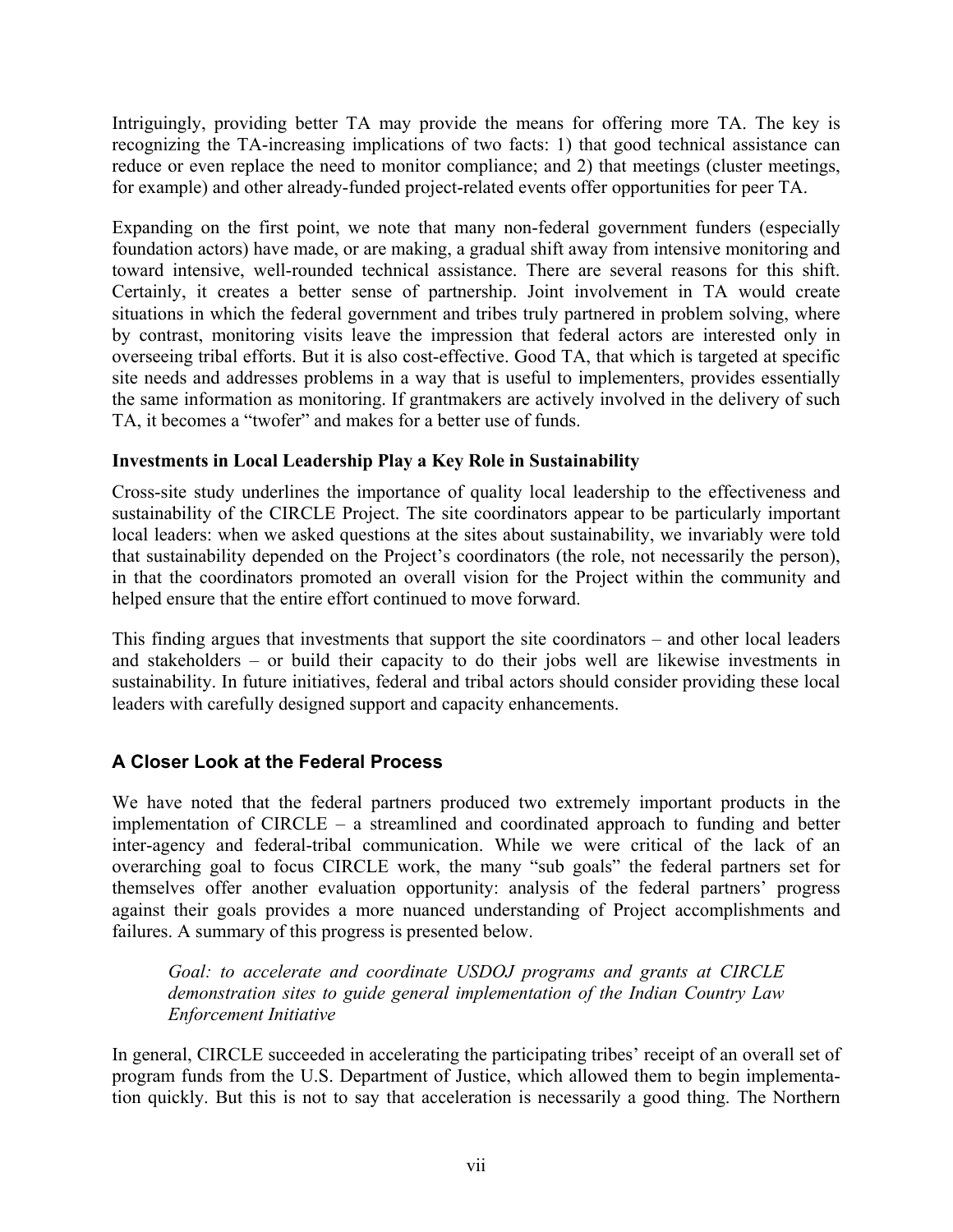Cheyenne Tribe and the Pueblo of Zuni were administratively prepared for the Department's rapid grant award, but the Oglala Sioux Tribe was not. The Department's subsequent decision to freeze Oglala Sioux's receipt of CIRCLE funds suggests that acceleration is desirable as long as a tribe's financial management infrastructure is adequate and accountable. Furthermore, acceleration of funding forced the tribes to bypass early-stage assessment and follow-on strategic planning.

On the positive side and as noted earlier in this summary, the federal CIRCLE partners also succeeded in coordinating funding and, to a large extent, grant management, accomplishments that provided valuable support to the tribal partners' efforts.

#### *Goal: to promote the inter-tribal exchange of ideas and experiences in law enforcement, community development, and federal-tribal relations*

Cluster meetings were the right first step toward achieving this goal. They were a deliberate attempt to gather together tribal-level change agents, program directors, and leaders who were working on similar issues and striving toward related goals. Yet the meetings fell short of their potential. They might have been more useful had the participant tribes been given more latitude in meeting planning. But funding realities also mean that this freer hand must be accompanied by an upfront, explicit, and *mutually understood* explanation of the kinds of activities that can legitimately be supported. (We add emphasis to "mutually understood" as we were told that the federal partners believed they had informed the tribal partners about the limitations on the use of federal funds. This suggests that a still more explicit and affirmed understanding is necessary in the future.) With this understanding, tribal partners are savvy enough and creative enough to work within constraints or to seek non-federal sources of funding (tribal funds, foundation funds, private donations, etc.) to support more innovative and productive meetings.

*Goals: i) to develop a comprehensive planning and development process for safe and healthy tribal communities, and ii) to foster true strategic planning and to increase the partnership between tribes and USDOJ* 

These related goals link comprehensive and strategic planning to two very different but desirable outcomes – safer communities and improved government-to-government relations. While outcomes data to lend credibility to the first point is not yet available, several factors suggest that CIRCLE has at least partially met these goals.

The tribes' CIRCLE Project applications are one piece of evidence that CIRCLE assists tribes with comprehensive and strategic planning. Especially for years two and three, the application process served as a tool and opportunity for strategic planning; the applications that emerged for Northern Cheyenne and Zuni in 2000, and all three tribes in 2001, reflected significant improvement in the development of strategic and comprehensive plans. But USDOJ did less than it could have to develop and foster sound planning processes. As has been noted, goal one (accelerated funding) is itself a barrier to improved planning, since good strategic and comprehensive planning takes time and should be preliminary to program implementation. In general, sound planning processes also require site-specific, problem-targeted technical assistance, especially in the form of baseline assessment, which was not really part of CIRCLE.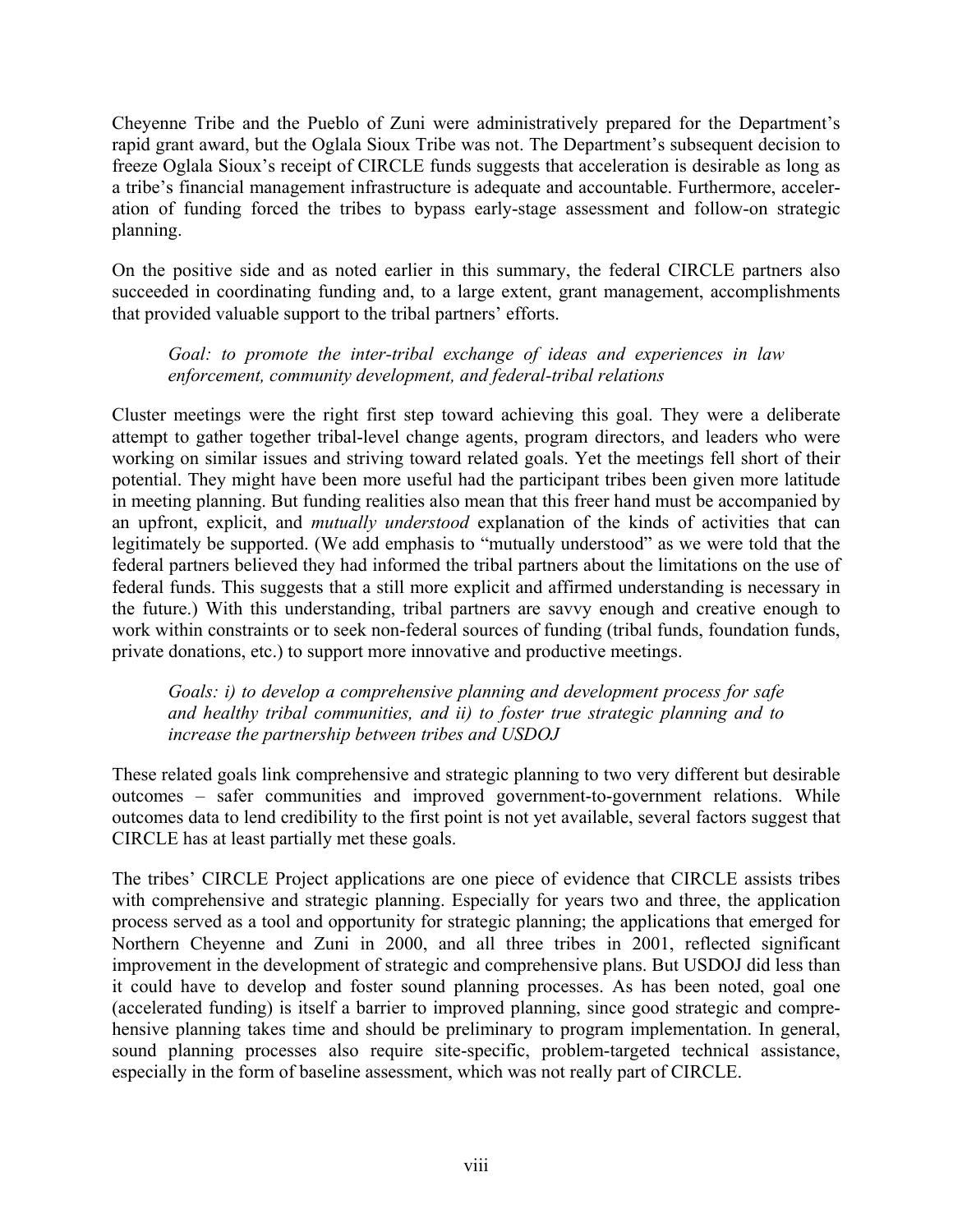With regard to the connection between strategic planning and federal-tribal partnership, both federal and tribal commentators suggested that CIRCLE's short time horizons and limited investments in strategic planning stood in the way of a long-term sense of partnership. A government-to-government relationship isn't "here today and gone tomorrow"; tribes need to sense that the federal government is working with them over the long haul. Critically, substantial funding transfers are only one indicator of a positive long-term relationship. Personnel availability, technical assistance, support for assessment and planning efforts, and institutionalized training within USDOJ on Native issues are other means of building enduring partnerships.

*Goal: to address (or at least draw attention to) the baseline roadblock that tribes have in developing comprehensive programs – serious gaps in their criminal justice systems* 

While it is not clear that this understanding has broadly permeated USDOJ, the six Offices and Bureaus collaborating on CIRCLE Project funding were forced, time and again, to recognize the limitations on action posed by system gaps. For example, increasing the size of a tribe's police force has a limited impact on tribal law enforcement if there are too few prosecutors, judges, jail spaces, and/or probation officers to make police officers' citations have bite. Given that they faced these problems, the federal partners also worked with the tribal partners to fill the gaps.

*Goal: to highlight the need for additional and more consistent resources for tribal law enforcement projects (and to remedy the problem, at least for a little while, for the three participating tribes)* 

For the three years of CIRCLE, it seems clear that the Pueblo of Zuni and the Northern Cheyenne Tribe (neither of which experienced a CIRCLE funding freeze or uncertainty around the third year of corrections construction funding, as did the Oglala Sioux Tribe) did receive funding from USDOJ in a more consistent manner than they would have without CIRCLE. Again, it was the guarantee of funds from the federal partners that generated this consistency. When looking beyond the three years of Project funding, however, the guarantee is gone and any strong sense of "consistency" in funding is gone too. At best, there is a weaker version of "more consistent funding" in play once the Project ends: the federal partners are now much better informed about each other's programs and can better direct tribal applicants to appropriate and additional funding sources when questions arise. Of course, this benefit lasts only as long as the federal personnel who worked on CIRCLE remain in their positions and the current grant program structure lasts.

#### **Summary and Conclusion: What Was Accomplished**

In every instance, evidence from the preceding review of the federal government's involvement with the CIRCLE Project suggests that CIRCLE helped USDOJ move in the direction of its goals. Sometimes the movement was not far, but it was progress nonetheless. Sometimes the progress was made in the face of difficult tensions – between "policymakers" and "grantmakers," between the tribes and USDOJ, and perhaps even among grantmakers themselves. But the progress suggests that the undertaking was productive, and with that result, USDOJ ought to think seriously about how to build on and move forward from the CIRCLE Project.